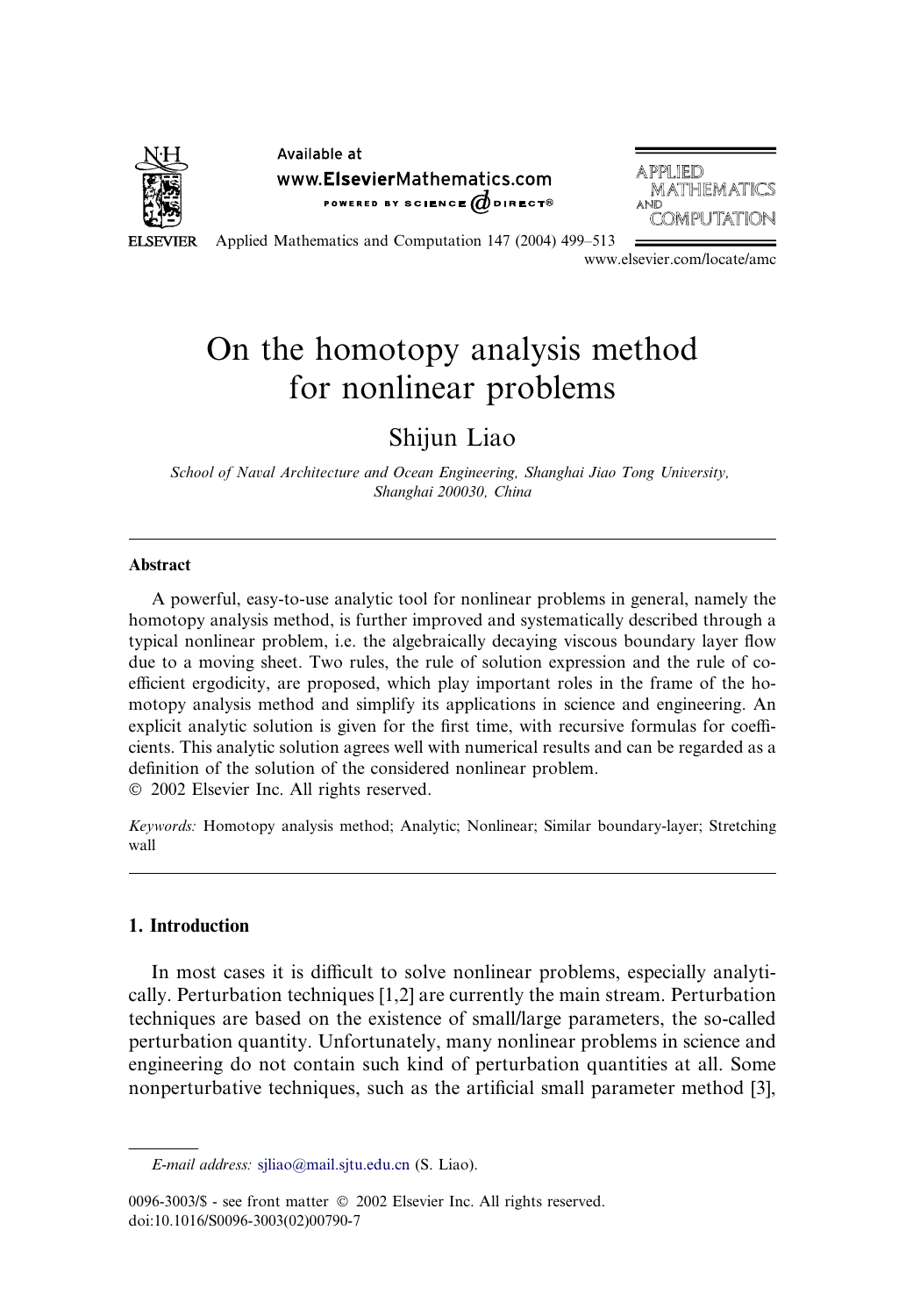the  $\delta$ -expansion method [4] and the Adomian's decomposition method [5], have been developed. Different from perturbation techniques, these nonperturbative methods are independent upon small parameters. However, both of the perturbation techniques and the nonperturbative methods themselves can not provide us with a simple way to adjust or control the convergence region and rate of given approximate series.

Liao [6] proposed a powerful analytic method for nonlinear problems, namely the homotopy analysis method [7–13]. Different from all reported perturbation and nonperturbative techniques mentioned above, the homotopy analysis method itself provides us with a convenient way to control and adjust the convergence region and rate of approximation series, when necessary. Briefly speaking, the homotopy analysis method has the following advantages

- it is valid even if a given nonlinear problem does *not* contain any small/large parameters *at all*;
- it *itself* can provide us with a convenient way to adjust and control the convergence region and rate of approximation series when necessary;
- it can be employed to *efficiently* approximate a nonlinear problem by *choos*ing different sets of base functions.

To systematically describe the basic ideas of the homotopy analysis method and to show its validity, let us consider a viscous boundary layer flow due to a moving sheet occupying the negative x-axis and moving continuously in the positive x-direction at a velocity

$$
u_s = u_0 \left(\frac{x_0}{|x|}\right)^{\kappa}, \quad 0 < \kappa < 1,\tag{1}
$$

where  $(x, y)$  denotes the coordinate in Cartesian system. The boundary layer flow is governed by

$$
\frac{\partial u}{\partial x} + \frac{\partial v}{\partial y} = 0, \quad u\frac{\partial u}{\partial x} + v\frac{\partial u}{\partial y} = v\frac{\partial^2 u}{\partial y^2},\tag{2}
$$

where  $u$  and  $v$  are the velocity components in the  $x$ - and  $y$ -directions, respectively. The corresponding boundary conditions are

$$
u = u_s, \quad v = 0 \quad \text{at } y = 0, \quad u \to 0 \quad \text{as } y \to +\infty. \tag{3}
$$

Under the similar transformation

$$
\psi = F(\xi)\sqrt{2vu_s|x|}, \qquad \xi = y\sqrt{\frac{u_s}{2v|x|}}, \tag{4}
$$

where  $\psi$  is the stream function defined by  $u = \partial \psi / \partial y$  and  $v = -\partial \psi / \partial x$ , the Eqs. (2) and (3) become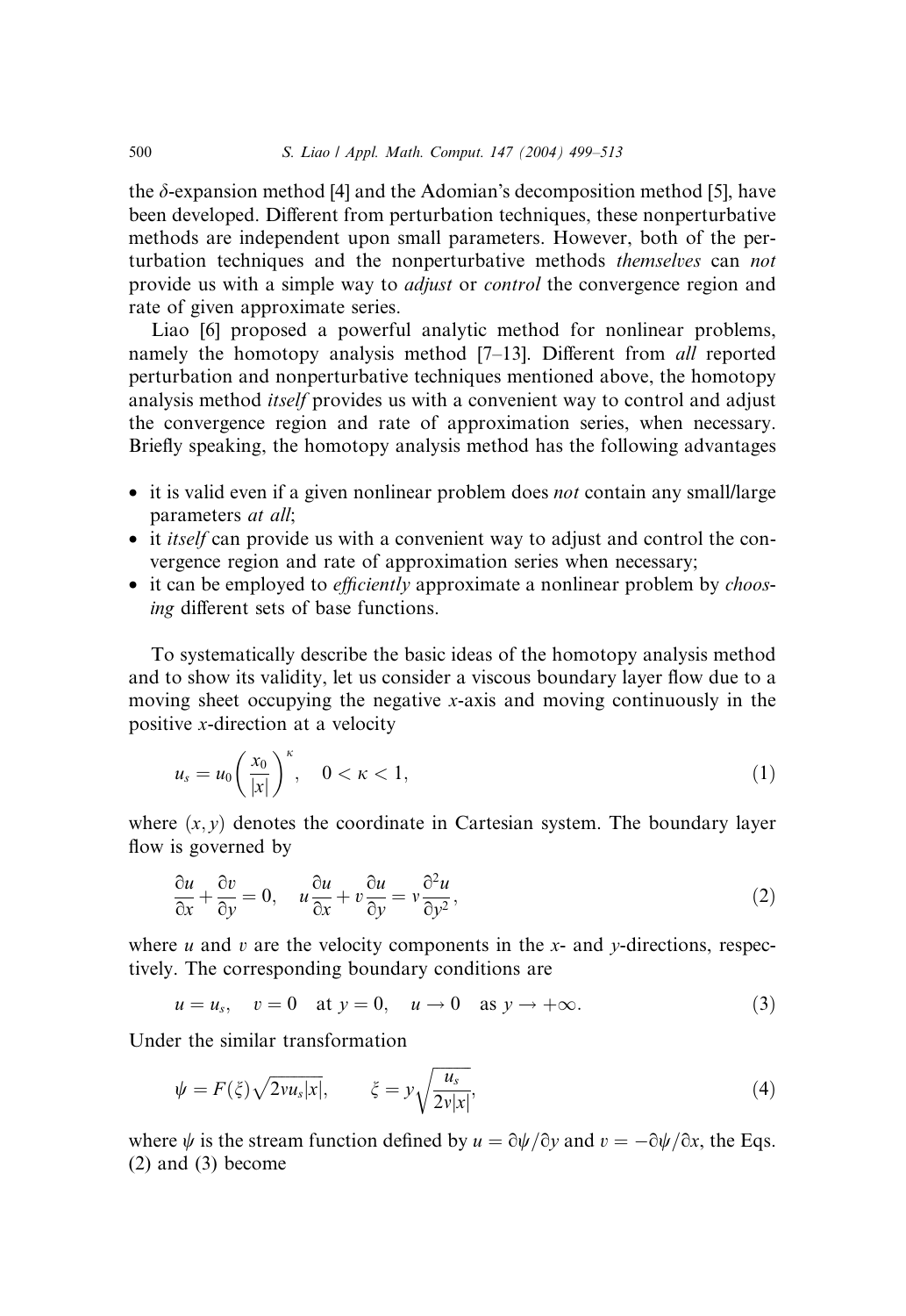S. Liao / Appl. Math. Comput. 147 (2004) 499–513 501

$$
F'''(\xi) + (\kappa - 1)F(\xi)F''(\xi) - 2\kappa[F'(\xi)]^2 = 0
$$
\n(5)

and

$$
F(0) = 0, \quad F'(0) = 1, \quad F'(+\infty) = 0,
$$
\n<sup>(6)</sup>

where the prime denotes differentiation with respect to  $\xi$ . For details, please refer to Kuiken [14].

Kuiken [14] gave such an asymptotic expression

$$
f \sim (\xi - \xi_0)^{\alpha} \sum_{i=0}^{N} c_0^{1-i} \overline{c}_i (\xi - \xi_0)^{-i(1+\alpha)}, \tag{7}
$$

where

$$
\alpha = \frac{1 - \kappa}{1 + \kappa} \tag{8}
$$

and the coefficients  $\overline{c}_i$  are given by recursive formulas and the coefficients  $c_0, \xi_0$ are determined by an iterative numerical approach. Thus, rigorously speaking, Kuiken's solution is semi-analytic and semi-numerical one. Besides, the above expression is valid only for  $\xi - \xi_0 \gg 1$ , because it is singular at  $\xi = \xi_0$ . To the best of our knowledge, no one has reported an explicit, purely analytic solution of (5) and (6), valid in the *whole* region  $0 \le \xi \le +\infty$ .

In this paper the homotopy analysis method is further improved and systematically described in a usual procedure through a typical example mentioned above. Two rules are described, which play important roles in the frame of the homotopy analysis method and simplify its applications in science and engineering. An explicit analytic solution of above nonlinear problem is given for the first time.

#### 2. Homotopy analysis method

In this section the homotopy analysis method is further improved and systematically described to give an explicit analytic solution of the nonlinear problem mentioned above. A usual procedure of the homotopy analysis method is proposed for the first time.

# 2.1. Analysis of asymptotic property

The application of the homotopy analysis method starts from the analysis of asymptotic property of the considered problem, if possible. Due to the boundary condition (6),  $F'(\xi) \to 0$  as  $\xi \to +\infty$ . So, it is important to qualitatively analyze the asymptotic property of  $F(\xi)$  at infinity. Does  $F'(\xi) \to 0$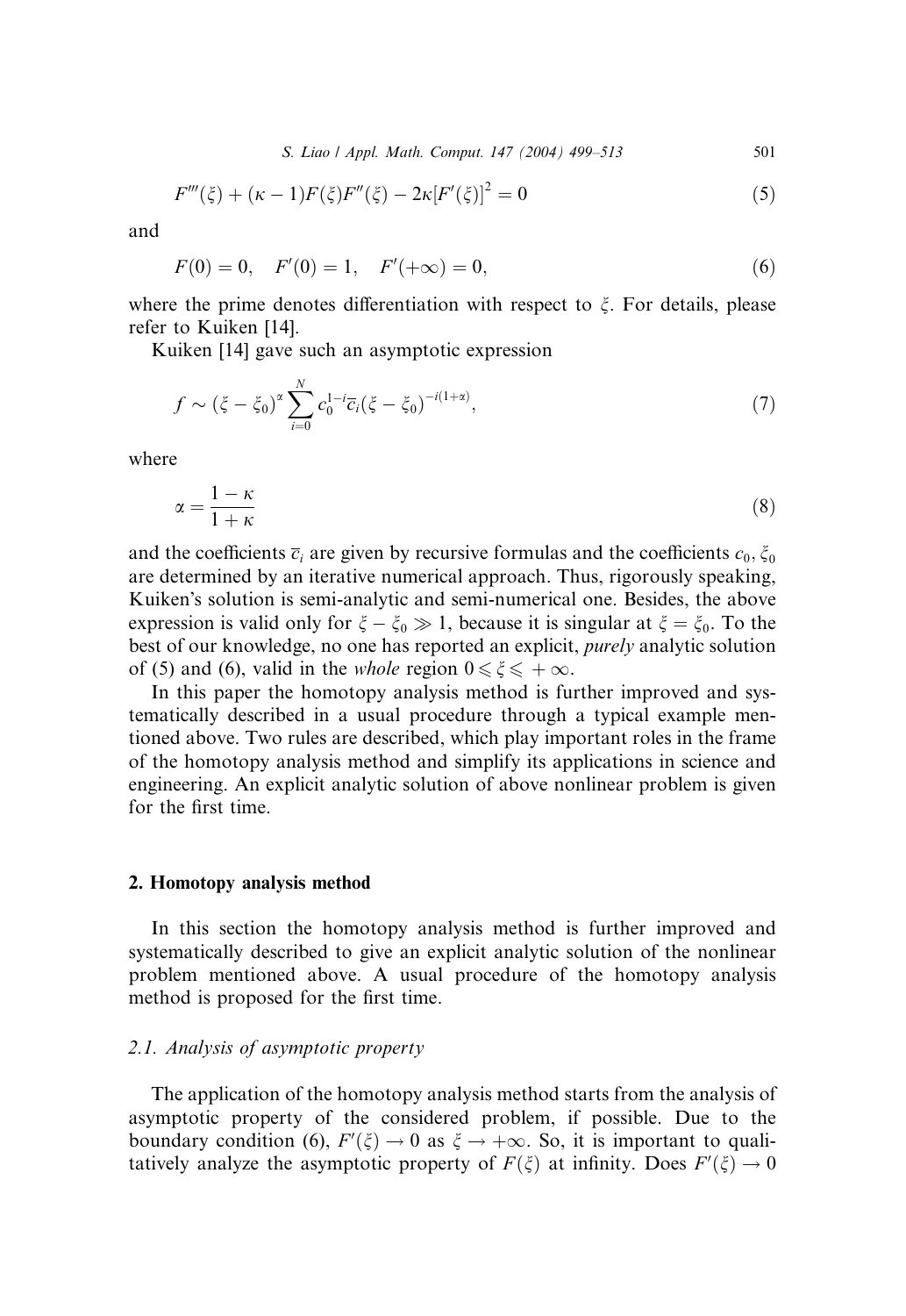exponentially or algebraically? Kuiken [14] pointed out that when  $0 < \kappa < 1$ Eqs. (5) and (6) have solutions with the algebraic property

$$
F(\xi) \sim \xi^{\alpha} \tag{9}
$$

for large  $\xi$ , where  $\alpha$  defined by (8) is obtained by substituting the main term  $F \sim \xi^{\alpha}$  into (5) for large  $\xi$ . Thus,  $F'(\xi) \sim \xi^{\alpha-1}$  algebraically decays to zero as  $\xi \rightarrow +\infty$ .

The analysis of asymptotic property of a nonlinear problem often provides us with a lot of valuable information, which often greatly increase convergence rate of approximate series. However it had to be pointed out that sometimes it is hard to analyze asymptotic properties of a given nonlinear problem at infinity.

#### 2.2. Rule of solution expression

Due to the asymptotic property  $(9)$  and Eqs. (5) and  $(6)$ , it is natural to assume that  $F(\xi)$  can be expressed by the set of base function

$$
\{(1+\xi)^{\alpha}, 1, (1+\xi)^{m\alpha-1}|m\alpha-n<0, m\geq 1 \text{ and } n\geq 1 \text{ are integers}\}\
$$
\n(10)

so that  $F(\xi)$  can be expressed by

$$
F(\xi) = a + (1 + \xi)^{\alpha} \sum_{m=0}^{+\infty} \sum_{n=1}^{+\infty} b_{m,n} (1 + \xi)^{m(\alpha - n)},
$$
\n(11)

where a and  $b_{m,n}$  are coefficients. This provides us with the rule of solution expression.

# 2.3. Choosing initial guess and auxiliary linear operator

Due to the boundary conditions (6) and the rule of solution expression described by (11), it is straightforward to choose

$$
F_0(\zeta) = \frac{(1+\zeta)^{\alpha} - 1}{\alpha} \tag{12}
$$

as the initial approximation of  $F(\xi)$ . Furthermore, due to the boundary conditions (6) and the foregoing rule of solution expression, it is natural to choose the auxiliary linear operator

$$
\mathcal{L}[\Phi(\xi;q)] = (1+\xi)^3 \frac{\partial^3 \Phi(\xi;q)}{\partial \xi^3} + 2(1-\alpha)(1+\xi)^2 \frac{\partial^2 \Phi(\xi;q)}{\partial \xi^2} -\alpha(1-\alpha)(1+\xi) \frac{\partial \Phi(\xi;q)}{\partial \xi}
$$
\n(13)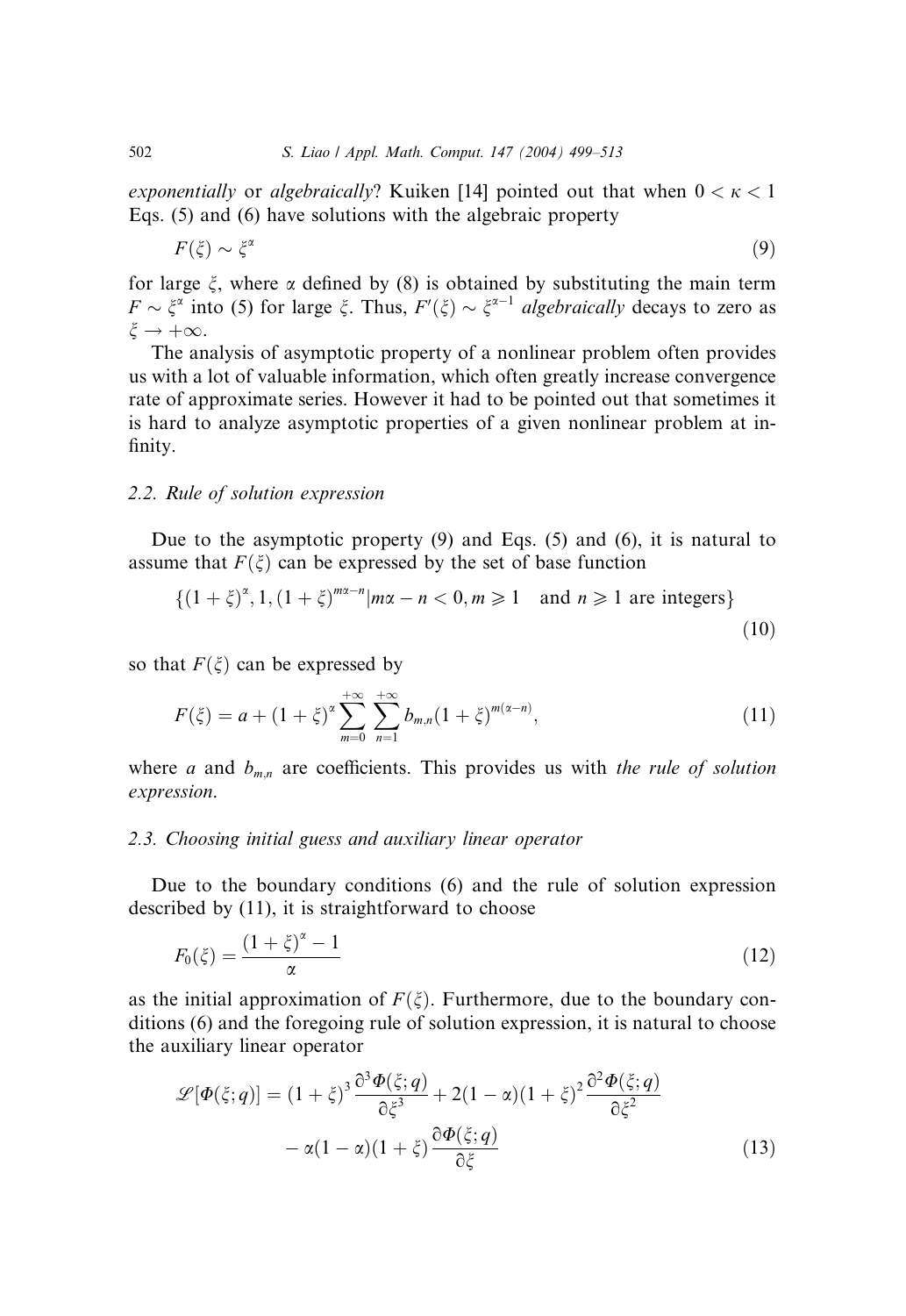with the property

$$
\mathcal{L}[C_0 + C_1(1+\xi)^{\alpha} + C_2(1+\xi)^{\alpha+1}] = 0,
$$
\n(14)

where  $\alpha$  is defined by (8) and  $C_0$ ,  $C_1$ ,  $C_2$  are coefficients.

# 2.4. The zero-order deformation equation

Due to the governing Eq. (5) we define the nonlinear operator

$$
\mathcal{N}[\Phi(\xi;q)] = \frac{\partial^3 \Phi(\xi;q)}{\partial \xi^3} + (\kappa - 1)\Phi(\xi;q) \frac{\partial^2 \Phi(\xi;q)}{\partial \xi^2} - 2\kappa \left[ \frac{\partial \Phi(\xi;q)}{\partial \xi} \right]^2.
$$
\n(15)

Let  $\hbar$  denote a nonzero auxiliary parameter and

$$
H(\xi) = (1 + \xi)^{\gamma},\tag{16}
$$

an auxiliary function, where  $\gamma$  is a real number to be determined later. Then, we construct the zero-order deformation equation

$$
(1-q)\mathcal{L}[\Phi(\xi;q)-F_0(\xi)]=\hbar qH(\xi)\mathcal{N}[\Phi(\xi;q)],\qquad (17)
$$

subject to the boundary conditions

$$
\Phi(0;q) = 0, \quad \frac{\partial \Phi(\xi;q)}{\partial \xi}\bigg|_{\xi=0} = 0, \quad \frac{\partial \Phi(\xi;q)}{\partial \xi}\bigg|_{\xi=\pm\infty} = 0, \tag{18}
$$

where  $q \in [0, 1]$  is an embedding parameter. When  $q = 0$ , it is straightforward that

$$
\Phi(\xi;0) = F_0(\xi). \tag{19}
$$

When  $q = 1$ , the zero-order deformation equations (17) and (18) are equivalent to the original Eqs. (5) and (6) so that

$$
\Phi(\xi; 1) = F(\xi). \tag{20}
$$

So, as the embedding parameter q increases from 0 to 1,  $\Phi(\xi; q)$  varies (or deforms) from the initial approximation  $F_0(\xi)$  to the solution  $F(\xi)$  of the original Eqs. (5) and (6).

Due to Taylor's theorem and (19), we expand  $\Phi(\xi; q)$  in the power series

$$
\Phi(\xi;q) \sim F_0(\xi) + \sum_{m=1}^{+\infty} F_m(\xi) q^m,
$$
\n(21)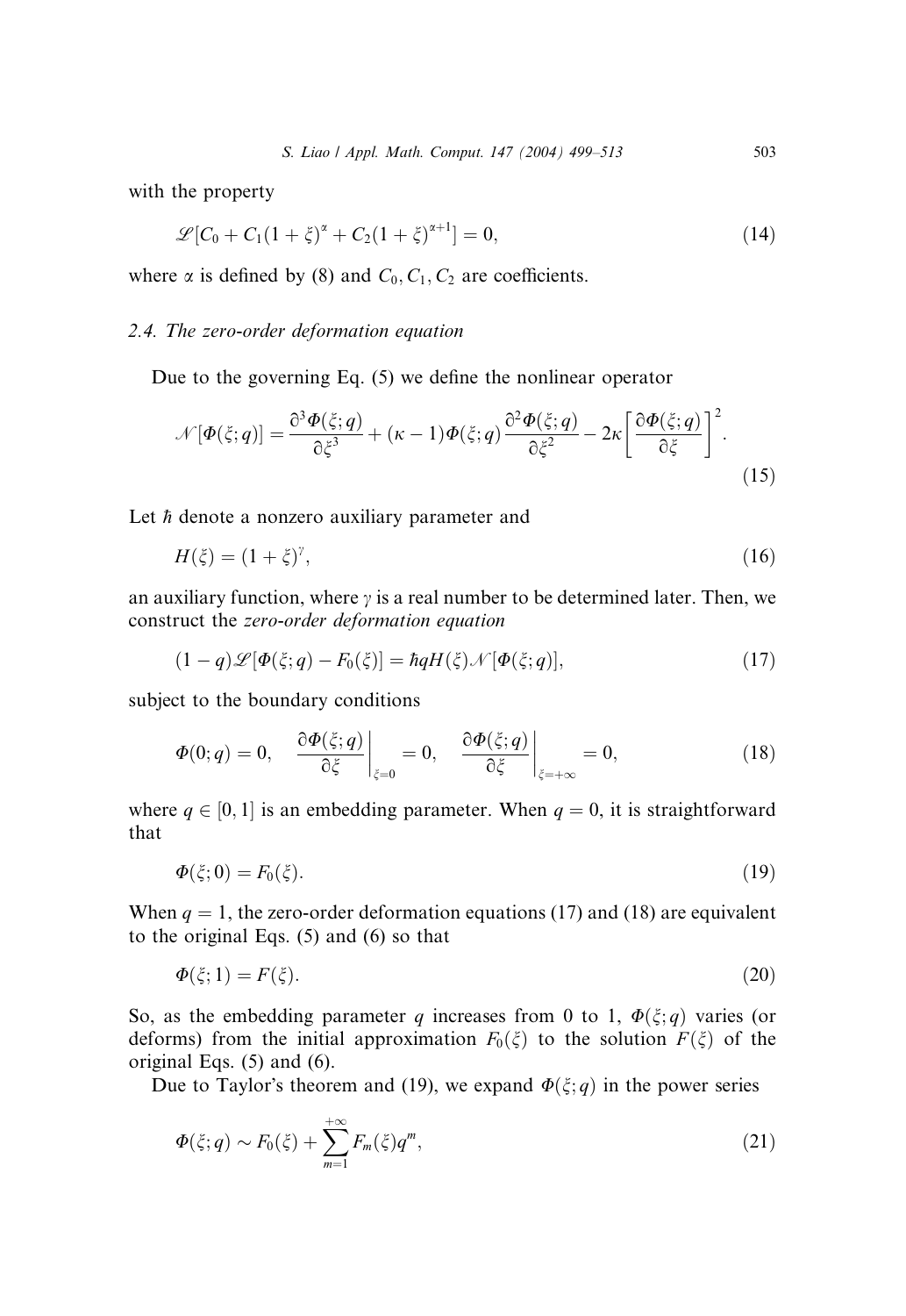where

$$
F_m(\xi) = \frac{1}{m!} \frac{\partial^m \Phi(\xi; q)}{\partial q^m} \bigg|_{q=0}.
$$
\n(22)

Assume that the above series is convergent when  $q = 1$ , we have due to (20) that

$$
F(\xi) = F_0(\xi) + \sum_{m=1}^{+\infty} F_m(\xi).
$$
 (23)

#### 2.5. The high-order deformation equation

Differentiating the zero-order deformation equations (17) and (18)  $m$  times with respect to q and then dividing them by m! and finally setting  $q = 0$ , we have the so-called mth-order deformation equation

$$
\mathscr{L}[F_m(\xi) - \chi_m F_{m-1}(\xi)] = \hbar H(\xi) R_m(\xi), \qquad (24)
$$

subject to the boundary conditions

$$
F_m(0) = F'_m(0) = F'_m(+\infty) = 0,
$$
\n(25)

where

$$
R_m(\xi) = \frac{1}{(m-1)!} \frac{\partial^{m-1} \mathcal{N}[\Phi(\xi; q)]}{\partial q^{m-1}} \Big|_{q=0}
$$
  
=  $F_{m-1}'''(\xi) + \sum_{n=0}^{m-1} [(\kappa - 1)F_n(\xi)F_{m-1-n}''(\xi) - 2\kappa F_n'(\xi)F_{m-1-n}'(\xi)]$  (26)

and

$$
\chi_m = \begin{cases} 0, & \text{when } m \le 1, \\ 1, & \text{when } m \ge 2. \end{cases} \tag{27}
$$

#### 2.6. Rule of coefficient ergodicity

The *mth*-order deformation equations (24) and (25) are *linear* and thus can be easily solved, especially by means of symbolic computation software such as Mathematica, Maple, MathLab and so on. The value of  $\gamma$  in the auxiliary function  $H(\xi)$  defined by (16) is determined by *both* of the foregoing rule of solution expression and the so-called *rule of coefficient ergodicity*, i.e. all coefficients of the solution can be modified when the order of approximation tends to *infinity*. Due to the rule of solution expression described by (11),  $\gamma$  should be an integer. It is found that when  $\gamma \geq 2$  the solution contains the terms  $(1 + \xi)^{\alpha+1}$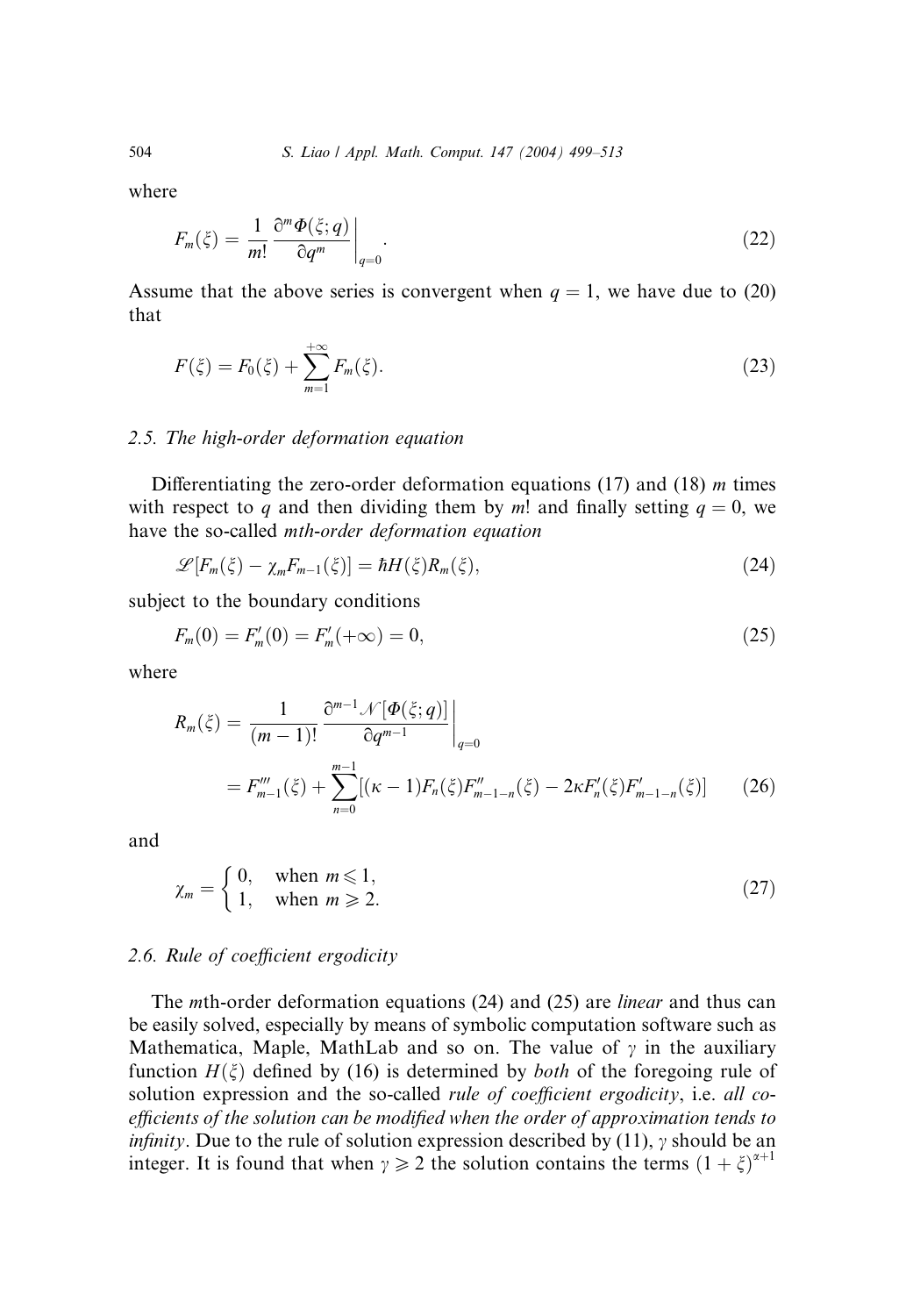so that the rule of solution expression is disobeyed. When  $y \le 0$  the coefficients of some terms such as  $(1 + \xi)^{\bar{\alpha}-1}$  are always zero and thus can not be improved even as the order of approximation tends to infinity. This however disobeys the rule of coefficient ergodicity. Thus,  $\gamma = 1$  and therefore the auxiliary function

$$
H(\zeta) = 1 + \zeta \tag{28}
$$

is uniquely determined by both of the rule of solution expression and the rule of coefficient ergodicity.

#### 2.7. Recursive expression of solution

Using the auxiliary function (28) and solving first several mth-order deformation equations (24) and (25) for  $m = 1, 2, 3, \ldots$ , we find that  $F_m(\xi)$  can be expressed in general by

$$
F_m(\xi) = A_m + (1 + \xi)^{\alpha} \sum_{i=0}^{m} \sum_{j=i}^{2m-i} B_m^{i,j} (1 + \xi)^{i\alpha - j}, \tag{29}
$$

where  $A_m$  and  $B_m^{i,j}$  are coefficients. To ensure that the above expression holds for all  $m \geq 1$ , we substitute it into the *mth*-order deformation equation (24) and obtain the following recurrence formula

$$
B_m^{i,j} = \chi_m \chi_{m+1-i} \chi_{2m-i-j} B_{m-1}^{i,j} + \frac{\hbar \gamma_m^{i,j}}{(i\alpha - j)(i\alpha - j - 1)[(i + 1)\alpha - j]}
$$
(30)

for  $0 \le i \le m$ ,  $i \le j \le 2m - i$  when  $i^2 + j^2 \ne 0$  and

$$
(i\alpha - j)(i\alpha - j - 1)[(i + 1)\alpha - j] \neq 0,
$$

where

$$
\gamma_m^{i,j} = \chi_{m+1-i}\chi_{j-i}[(i+1)\alpha - j][(i+1)\alpha - j+1][(i+1)\alpha - j+2]B_{m-1}^{i,j-2} + (\kappa - 1)(\chi_{m+1-i}\chi_{j+1-i}\chi_{2m+1-i-j}B_m^{i,j} + \chi_{i+1}\Delta_m^{i,j}) - 2\kappa\chi_{i+1}\delta_m^{i,j}
$$
(31)

with the definitions

$$
\delta_m^{i,j} = \sum_{n=0}^{m-1} \sum_{r=\max\{0,i+n-m\}}^{\min\{n,i-1\}} \sum_{s=\max\{r,i+j+2n-2m-r\}}^{\min\{2n-r,r+j-i\}} [(r+1)\alpha - s] \times [(i-r)\alpha - j + s + 1]B_n^{r,s} B_{m-1-n}^{i-r-1,j-s-1}, \tag{32}
$$

$$
\Delta_m^{i,j} = \sum_{n=0}^{m-1} \sum_{r=\max\{0,i+n-m\}}^{\min\{n,i-1\}} \sum_{s=\max\{r,i+j+2n-2m-r\}}^{\min\{2n-r,r+j-i\}} \times [(i-r)\alpha - j + s][(i-r)\alpha - j + s + 1]B_n^{r,s}B_{m-1-n}^{i-r-1,j-s-1},
$$
\n(33)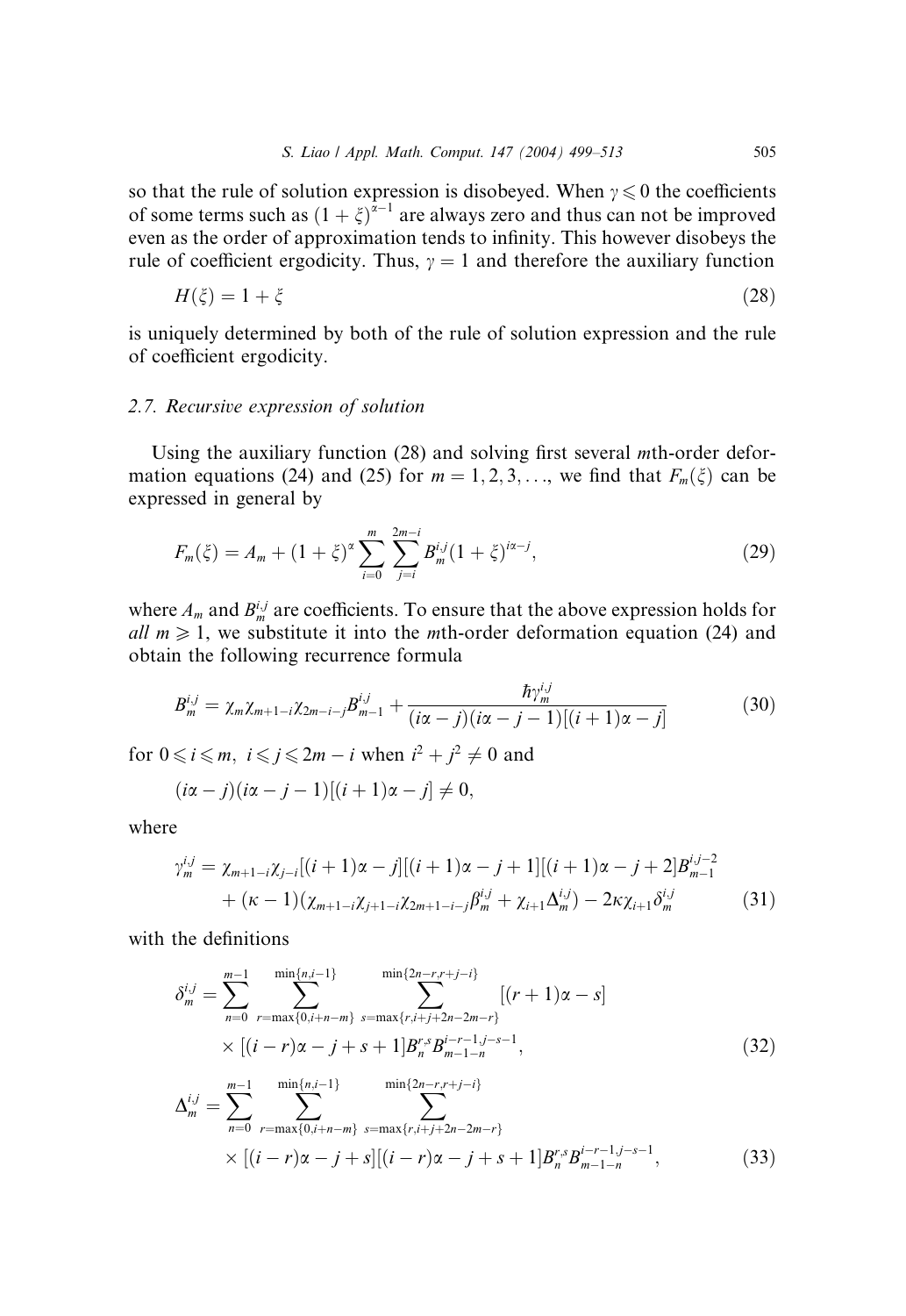506 S. Liao / Appl. Math. Comput. 147 (2004) 499–513

$$
\beta_m^{i,j} = \sum_{n=0}^{\min\{m-1-i,\underline{O}(2m-i-j-1)/2\}} [(i+1)\alpha - j] [(i+1)\alpha - j+1] A_n B_{m-1-n}^{i,j-1}
$$
(34)

and

$$
Q(2k) = Q(2k+1) = 2k
$$
\n(35)

for integers  $k \geq 0$ . Besides,

$$
B_m^{i,j} = 0 \quad \text{when } (i\alpha - j)(i\alpha - j - 1)[(i+1)\alpha - j] = 0. \tag{36}
$$

Due to the boundary condition (25), we have

$$
B_m^{0,0} = -\sum_{j=1}^{2m} \left(1 - \frac{j}{\alpha}\right) B_m^{0,j} - \sum_{i=1}^m \sum_{j=i}^{2m-i} \left(i + 1 - \frac{j}{\alpha}\right) B_m^{i,j},\tag{37}
$$

$$
A_m = -\sum_{i=0}^{m} \sum_{j=i}^{2m-i} B_m^{i,j}.
$$
 (38)

The first two coefficients

$$
A_0 = -\frac{1}{\alpha}, \quad B_0^{0,0} = \frac{1}{\alpha} \tag{39}
$$

are given by the initial guess (12). Thus, using these two coefficients and foregoing recursive formulas (30)–(38), we can successively calculate  $F_m(\zeta)$  for  $m = 1, 2, 3, \ldots$  At the *M*th-order of approximation, we have

$$
F(\xi) \approx \sum_{m=0}^{M} \left[ A_m + (1+\xi)^{\alpha} \sum_{i=0}^{m} \sum_{j=i}^{2m-i} B_m^{i,j} (1+\xi)^{i\alpha-j} \right].
$$
 (40)

Note that the coefficients of above expression are dependent upon the auxiliary parameter  $\hbar$ . Assuming that  $\hbar$  is so properly chosen that the above series converges, we have the explicit analytic solution

$$
F(\xi) = \lim_{M \to +\infty} \sum_{m=0}^{M} \left[ A_m + (1 + \xi)^{\alpha} \sum_{i=0}^{m} \sum_{j=i}^{2m-i} B_m^{i,j} (1 + \xi)^{i\alpha - j} \right].
$$
 (41)

#### 2.8. Convergence theorem

As proved by Liao [7] in general, if  $\hbar$  is properly chosen so that the series (21) is convergent at  $q = 1$ , one can get as accurate approximations as possible by means of the series (23). Similarly, we have

**Theorem 1** (Convergence theorem). The series (23) is an exact solution of Eqs. (5) and (6) as long as it is convergent.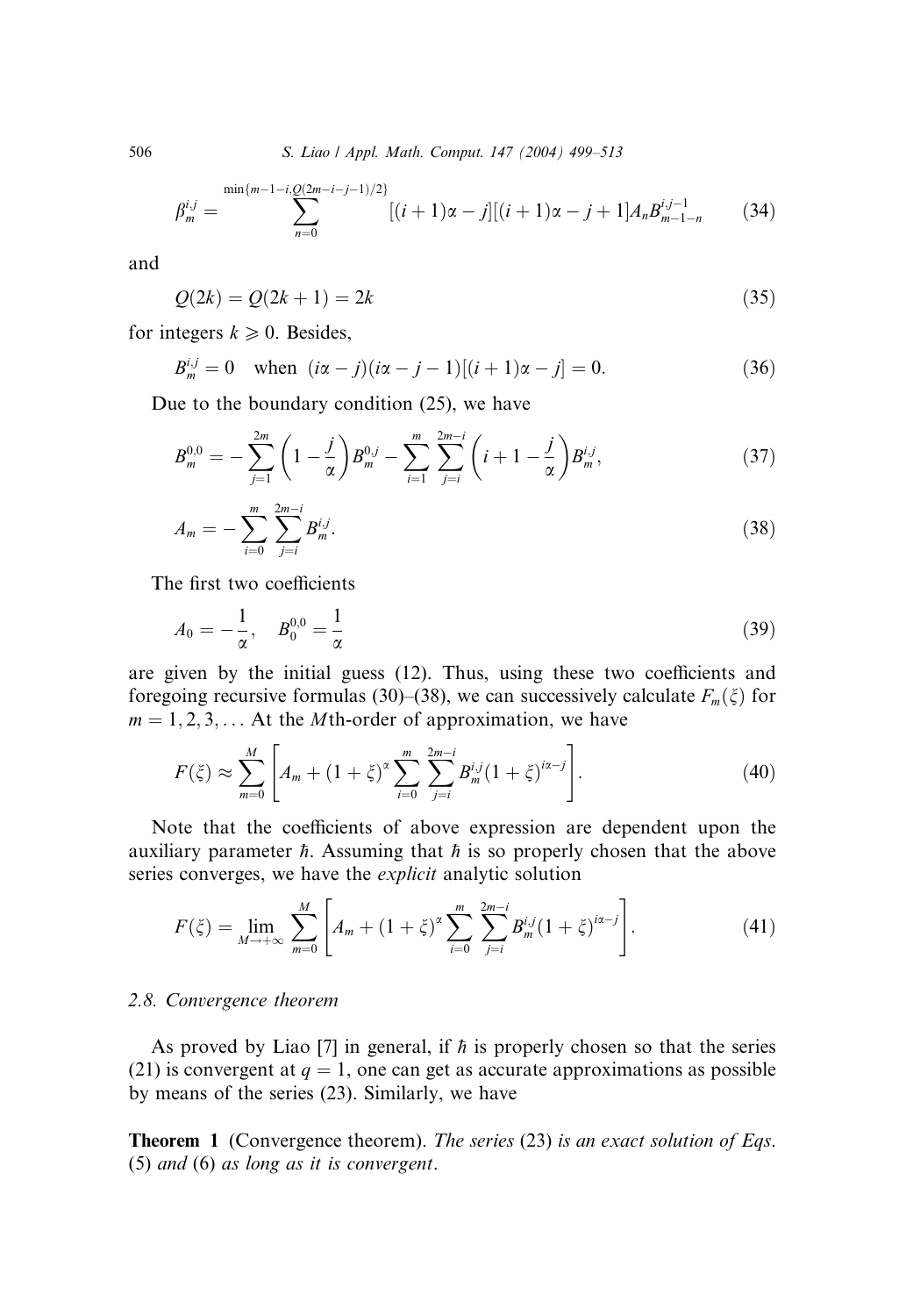**Proof.** Due to the definition (27) of  $\chi_m$  and the *mth*-order deformation equation (24), it holds

$$
\hbar H(\xi)\sum_{m=1}^M R_m(\xi)=\sum_{m=1}^M \mathscr{L}[F_m(\xi)-\chi_m F_{m-1}(\xi)]=\mathscr{L}[F_M(\xi)].
$$

If the series (23) is convergent, it must hold

$$
\lim_{M\to+\infty}F_M(\xi)=0.
$$

Thus, due to the definition (13) of  $\mathscr L$  and above two expressions, we have

$$
\hbar H(\xi)\sum_{m=1}^{+\infty}R_m(\xi)=\lim_{M\to+\infty}\mathscr{L}[F_M(\xi)]=\mathscr{L}\bigg[\lim_{M\to+\infty}F_M(\xi)\bigg]=0,
$$

which gives

$$
\sum_{m=1}^{+\infty} R_m(\xi) = 0
$$

because both of the auxiliary parameter h and the auxiliary function  $H(\xi)$ defined by (28) are nonzero. Substituting the definition (26) of  $R_m(\xi)$  into above expression, we have

$$
\sum_{m=1}^{+\infty} R_m(\xi) = \frac{\mathrm{d}^3}{\mathrm{d}\xi^3} \left[ \sum_{m=0}^{+\infty} F_m(\xi) \right] + (\kappa - 1) \left[ \sum_{m=0}^{+\infty} F_m(\xi) \right] \frac{\mathrm{d}^2}{\mathrm{d}\xi^2} \left[ \sum_{m=0}^{+\infty} F_m(\xi) \right] \n- 2\kappa \frac{\mathrm{d}}{\mathrm{d}\xi} \left[ \sum_{m=0}^{+\infty} F_m(\xi) \right] \frac{\mathrm{d}}{\mathrm{d}\xi} \left[ \sum_{m=0}^{+\infty} F_m(\xi) \right] = 0.
$$
\n(42)

Besides, using the boundary conditions (25) and the definition (12) of the initial guess  $F_0(\xi)$ , we have

$$
\sum_{m=0}^{+\infty} F_m(0) = 0, \quad \sum_{m=0}^{+\infty} F'_m(0) = 1, \quad \sum_{m=0}^{+\infty} F'_m(+\infty) = 0. \tag{43}
$$

Thus, due to (42) and (43), the series

$$
\sum_{m=0}^{+\infty} F_m(\xi)
$$

must be an exact solution of equations (5) and (6). This ends the proof.  $\square$ 

#### 2.9. Determining the region of h for validity

Note that the solution (41) contains the auxiliary parameter  $\hbar$ , which we have great freedom to choose. The validity of foregoing analytic approach is based on such an assumption that the series (21) converges at  $q = 1$ . It is the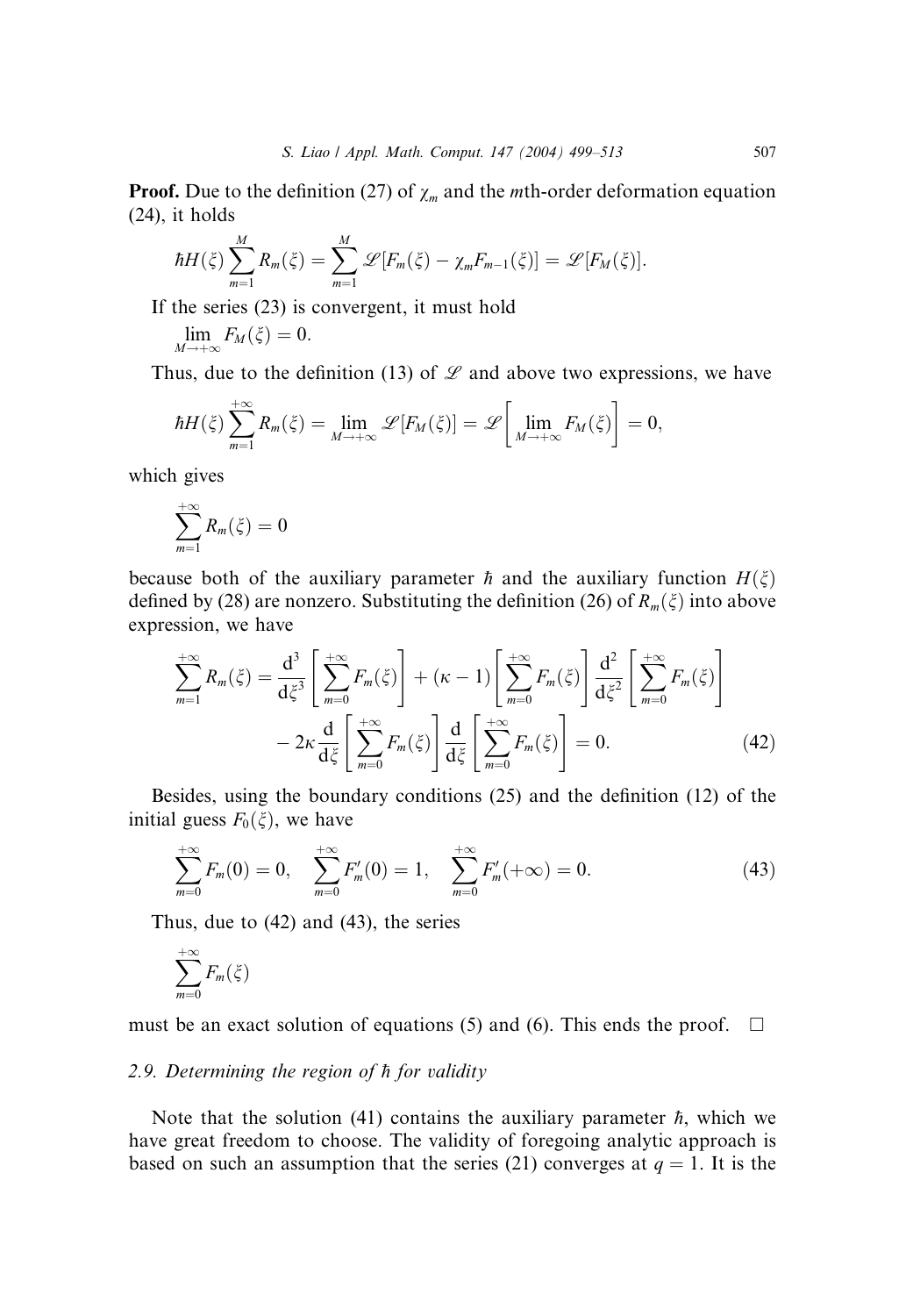auxiliary parameter  $\hbar$  which ensures that this assumption can be satisfied, as verified in our previous publications [7,9–13]. Generally, for any an analytic solution given by the homotopy analysis method, one should provide the corresponding region of  $\hbar$ , in which the given analytic solution is valid.

When  $\kappa = 1/3$  there exists an exact solution

$$
F(\xi) = -3\left(\frac{c^2}{9}\right)^{1/6} \frac{Ai'(z)}{Ai(z)}, \quad z = \frac{(c\xi - 1)}{3} \left(\frac{9}{c^2}\right)^{1/3},\tag{44}
$$

where  $Ai(z)$  is Airy function and  $c = -F''(0) = 0.56144919346$ , as reported by Kuiken [14]. Obviously, this exact analytic solution can be employed to verify the validity of the proposed analytic approach. It is found that the series (41) is convergent when  $-1 \le \hbar < 0$  and  $\kappa = 1/3$ . When  $\kappa = 1/3$  and  $\hbar = -1$ , our 20th-order approximation agrees well with the exact solution (44), as shown in Fig. 1. And the corresponding value of  $F''(0)$  converges to the exact one  $F''(0) = -0.56144919346$ , as shown in Table 1. This clearly indicates the validity of our analytic approach. Furthermore, it is found that when  $-1 \le \hbar < 0$  the series (41) is valid in the *whole* region  $0 < \kappa < 1$ , as shown in Fig. 2. Thus, the explicit analytic solution (41) when  $\hbar = -1$  can be regarded as a kind of definition of the nonlinear equations (5) and (6). Note that, different from Kuiken's asymptotic expression  $(7)$ , the solution  $(41)$  is a *purely* analytic solution and is valid in the *whole* region  $0 \le \xi \le +\infty$ .



Fig. 1. Comparison of the exact result (44) of  $F(\xi)$  with the analytic approximations (40) given by the homotopy analysis method when  $\kappa = 1/3$  and  $\hbar = -1$ . Dashed line: 10th-order HAM approximation; solid line: 20th-order HAM approximation; circle: exact solution (44).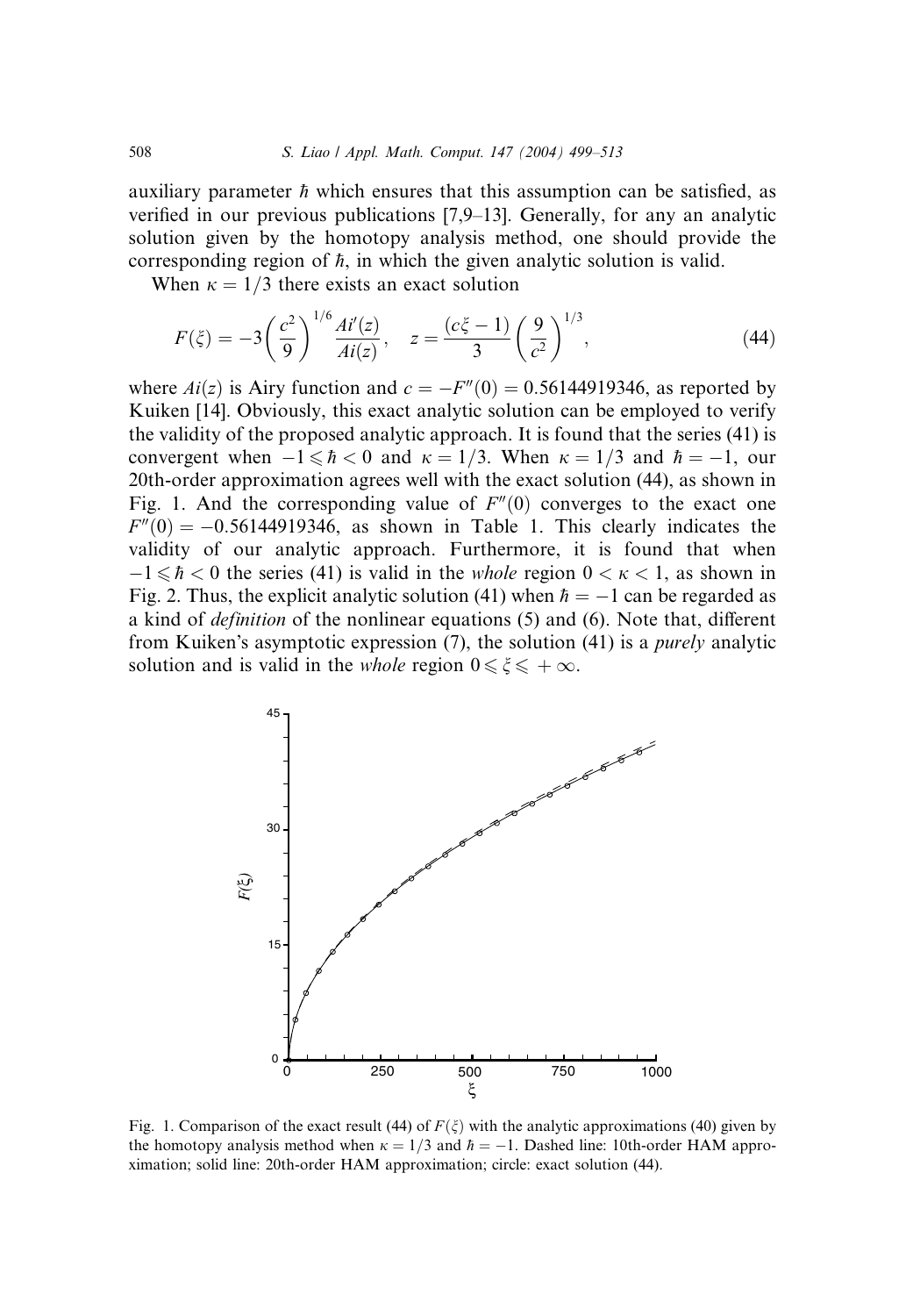Table 1

The value of  $F''(0)$  when  $\kappa = 1/3$  at the *n*th-order of approximation given by the homotopy analysis method with  $\hbar = -1$ 

| n  | $F''(0)$ given by the homotopy analysis method |
|----|------------------------------------------------|
| 5  | $-0.56360$                                     |
| 10 | $-0.56158$                                     |
| 15 | $-0.56139$                                     |
| 20 | $-0.56141$                                     |
| 25 | $-0.56143$                                     |
| 30 | $-0.56144$                                     |
| 35 | $-0.56145$                                     |
| 40 | $-0.56145$                                     |
|    |                                                |



Fig. 2. Comparison of the numerical results of  $F'(\xi)$  with the analytic approximations (40) given by the homotopy analysis method when  $\hbar = -1$ . Dashed line: 10th-order HAM approximation when  $\kappa = 1/5$ ; dash-dotted line: 10th-order HAM approximation when  $\kappa = 2/5$ ; dash-dot-dotted line: 10th-order HAM approximation when  $\kappa = 3/5$ ; solid line: 20th-order HAM approximation when  $\kappa = 4/5$ ; circle: numerical solution when  $\kappa = 1/5$ ; square: numerical solution when  $\kappa = 2/5$ ; filled circle: numerical solution when  $\kappa = 3/5$ ; filled square: numerical solution when  $\kappa = 4/5$ .

#### 3. Homotopy-Pade´ approach

As verified in our previous publications [7,9–13], it is the auxiliary parameter  $\hbar$  which provides us with a simple way to adjust or control the convergence rate and region of approximations given by the homotopy analysis method. Alternatively, in many (but not all) cases the convergence rate and/or region of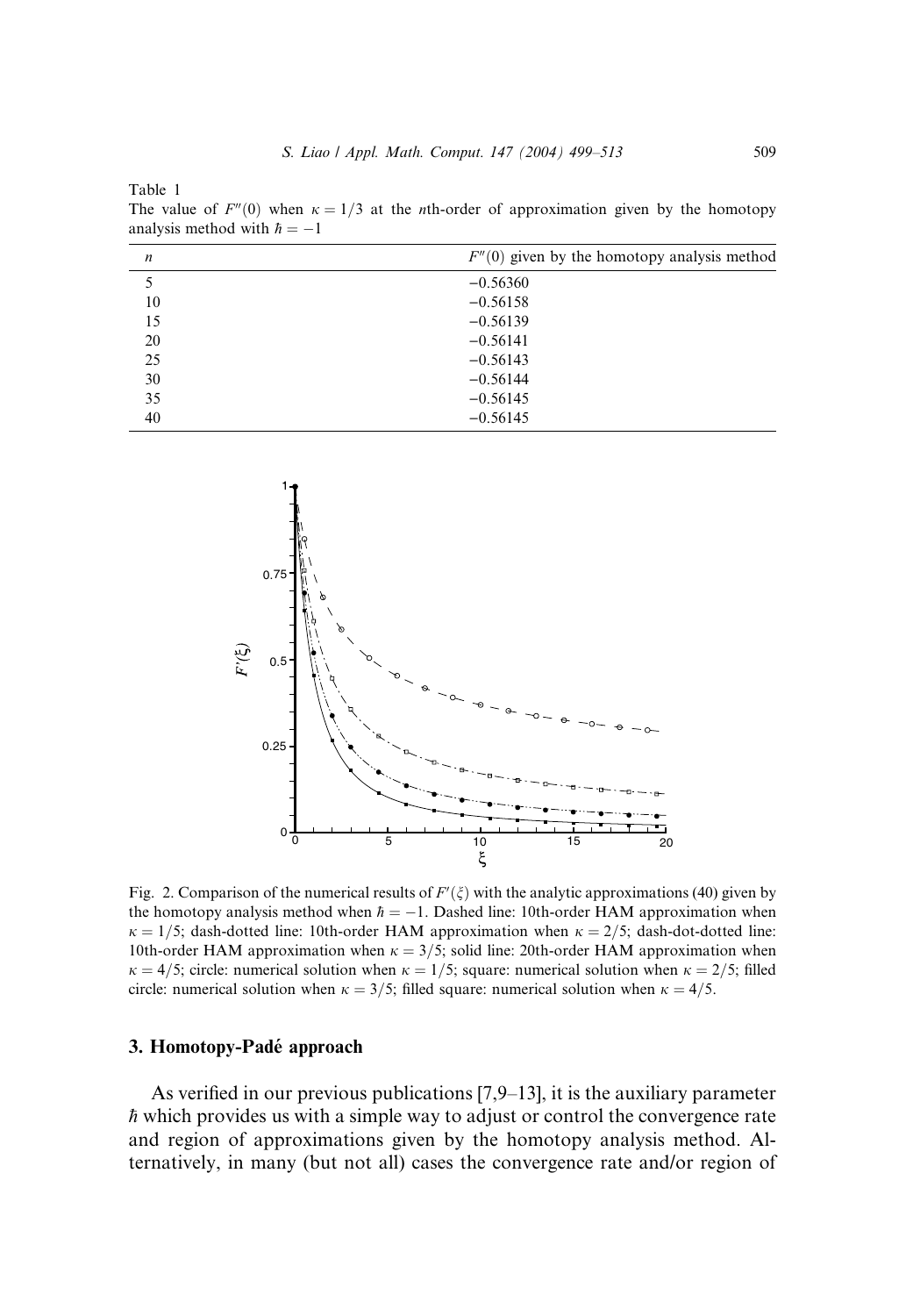approximations given by the homotopy analysis method can be greatly enlarged by the so-called Homotopy-Padé approach proposed by Liao and Cheung [13]. To explain it, consider the series

$$
\Phi(\xi;q) \sim F_0(\xi) + \sum_{m=1}^{2n} F_m(\xi) q^m. \tag{45}
$$

Applying the traditional  $[n, n]$  Padé approximant to above power series of q, we have

$$
\Phi(\xi;q) \sim \frac{\sum_{i=0}^{n} \epsilon_{n,i}(\xi)q^{i}}{\sum_{i=0}^{n} \mu_{n,i}(\xi)q^{i}}.
$$
\n(46)

Setting  $q = 1$  in above expression, we have due to (20) that

$$
F(\xi) \approx \frac{\sum_{i=0}^{n} \epsilon_{n,i}(\xi)}{\sum_{i=0}^{n} \mu_{n,i}(\xi)}.
$$
\n(47)

Different from the traditional Padé approximant, the functions  $\epsilon_{n,i}(\xi)$  and  $\mu_{ni}(\xi)$  are *not* necessary to be power functions of  $\xi$  at all. Similarly, employing the traditional  $[n, n]$  Padé approximant to the series

$$
\left. \frac{\partial^2 \Phi(\xi; q)}{\partial \xi^2} \right|_{\xi=0} \sim F_0''(0) + \sum_{m=1}^{2n} F_m''(0) q^m,
$$
\n(48)

we have

$$
\left.\frac{\partial^2 \Phi(\xi;q)}{\partial \xi^2}\right|_{\xi=0} \sim \frac{\sum_{i=0}^n \sigma_{n,i} q^i}{1 + \sum_{i=1}^n \rho_{n,i} q^i},\tag{49}
$$

which gives due to (20) that

$$
F''(0) \approx \frac{\sum_{i=0}^{n} \sigma_{n,i}}{1 + \sum_{i=1}^{n} \rho_{n,i}}
$$
(50)

by setting  $q = 1$ . It is interesting that all of the functions  $\epsilon_{n,i}(\xi)$ ,  $\mu_{n,i}(\xi)$  and the constants  $\sigma_{n,i}$ ,  $\rho_{n,i}$  are *independent* upon the auxiliary parameter  $\hbar$ . Thus, the results given by the homotopy-Padé approach are *independent* upon the auxiliary parameter  $\hbar$ . Besides, it is found that the homotopy-Padé approximant converges faster than the traditional Padé approximant. The same qualitative conclusions were reported by Liao and Cheung [13].

It is found that when  $\kappa = 1/3$  the [n, n] homotopy-Padé approximant of  $F''(0)$  converges quickly to the exact value  $F''(0) = -0.56144919$ , as shown in Table 2. Besides, the corresponding [5, 5] homotopy-Padé approximant of  $F(\xi)$ is more accurate than the 10th-order approximation and agrees well with the exact solution (44), as shown in Fig. 3. Furthermore, it is found that the homotopy-Padé approaches mentioned above are valid for the whole  $0 < \kappa < 1$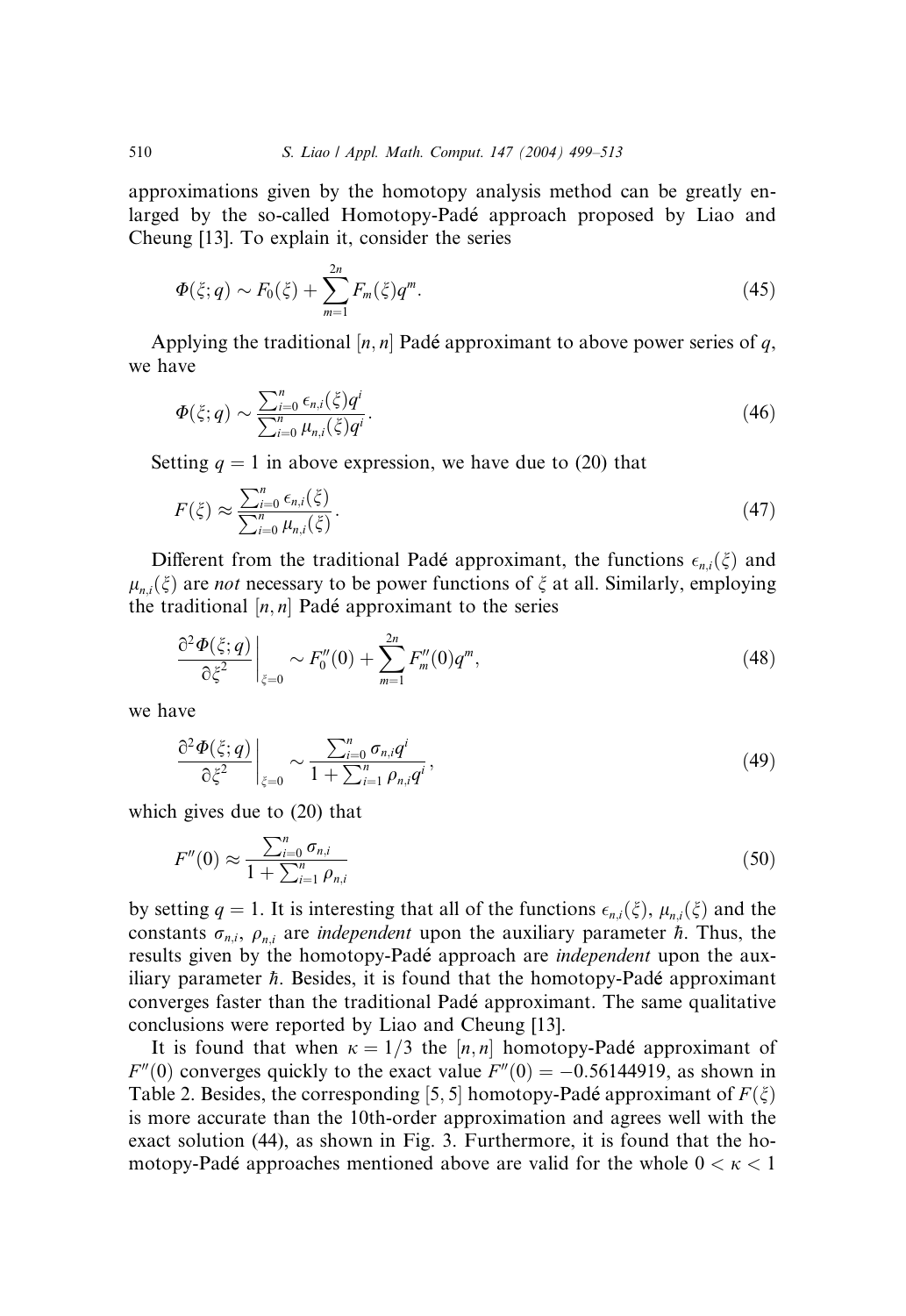| $\boldsymbol{n}$ | Homotopy-Padé approximant of $F''(0)$ |
|------------------|---------------------------------------|
| $\overline{2}$   | $-0.5609771$                          |
| $\overline{4}$   | $-0.5613269$                          |
| 6                | $-0.5616108$                          |
| 8                | $-0.5614565$                          |
| 10               | $-0.5614483$                          |
| 12               | $-0.5614489$                          |
| 14               | $-0.5614449$                          |
| 16               | $-0.56144923$                         |
| 17               | $-0.56144921$                         |
| 18               | $-0.56144923$                         |
| 19               | $-0.56144919$                         |
| 20               | $-0.56144919$                         |

Table 2 The [n, n] homotopy-Padé approximant of  $F''(0)$  when  $\kappa = 1/3$ 



Fig. 3. Comparison of the exact solution (44) of  $F(\xi)$  with the homotopy-Padé approximation (47) when  $\kappa = 1/3$ . Dashed line: [1, 1] homotopy-Padé approximation; dash-dotted line: [3, 3] homotopy-Padé approximation; solid line: [5,5] homotopy-Padé approximation; circle: exact solution (44).

and the corresponding series of  $F(\xi)$  and  $F''(0)$  converge rather quickly. The convergent analytic results of  $F''(0)$  are listed in Table 3, which agree quite well with Kuiken's numerical results [14].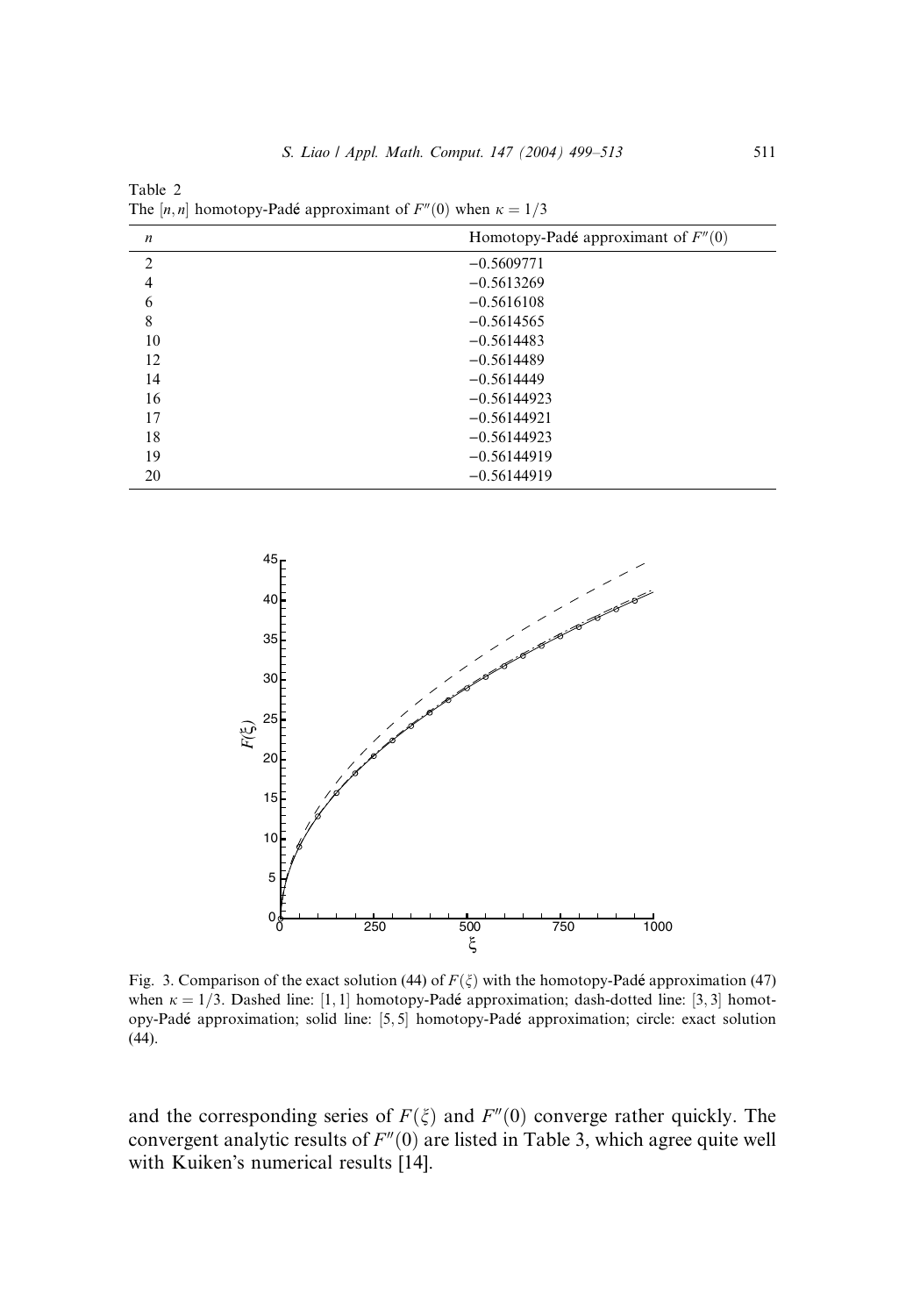| к   | F''(0)      |
|-----|-------------|
| 0.1 | $-0.215052$ |
| 0.2 | $-0.381913$ |
| 0.3 | $-0.519994$ |
| 0.4 | $-0.638989$ |
| 0.5 | $-0.744394$ |
| 0.6 | $-0.839613$ |
| 0.7 | $-0.926891$ |
| 0.8 | $-1.007792$ |
| 0.9 | $-1.083447$ |

Table 3 The convergent analytic values of  $F''(0)$  given by the homotopy analysis method

#### 4. Conclusions

In this paper a powerful, easy-to-use analytic technique for nonlinear problems in general, namely the homotopy analysis method, is further improved and systematically described through a typical nonlinear problem, i.e. the viscous boundary layer flow due to a moving sheet, governed by (2) and (3). A usual procedure of the homotopy analysis method is proposed for the first time. Two rules, the rule of solution expression and the rule of coefficient ergodicity, are proposed, which play important roles in the frame of the homotopy analysis method and simplify its applications in science and engineering. An explicit analytic solution (41) of considered nonlinear problem is given for the first time, with recursive formulas (30)–(39) for coefficients. This analytic solution agrees well with numerical results and can be regarded (when  $-1 \le \hbar < 0$ ) as a definition of the solution of the nonlinear equations (5) and (6).

This paper shows us the validity and great potential of the homotopy analysis method for nonlinear problems in science and engineering.

#### Acknowledgements

Thanks to ''National Science Fund for Distinguished Young Scholars'' (Approval no. 50125923) of Natural Science Foundation of China for the financial support.

#### References

- [1] J.D. Cole, Perturbation Methods in Applied Mathematics, Blaisdell Publishing Company, Waltham Massachusetts, 1968.
- [2] Ali Hasan Nayfeh, Perturbation Methods, John Wiley and Sons, New York, 2000.